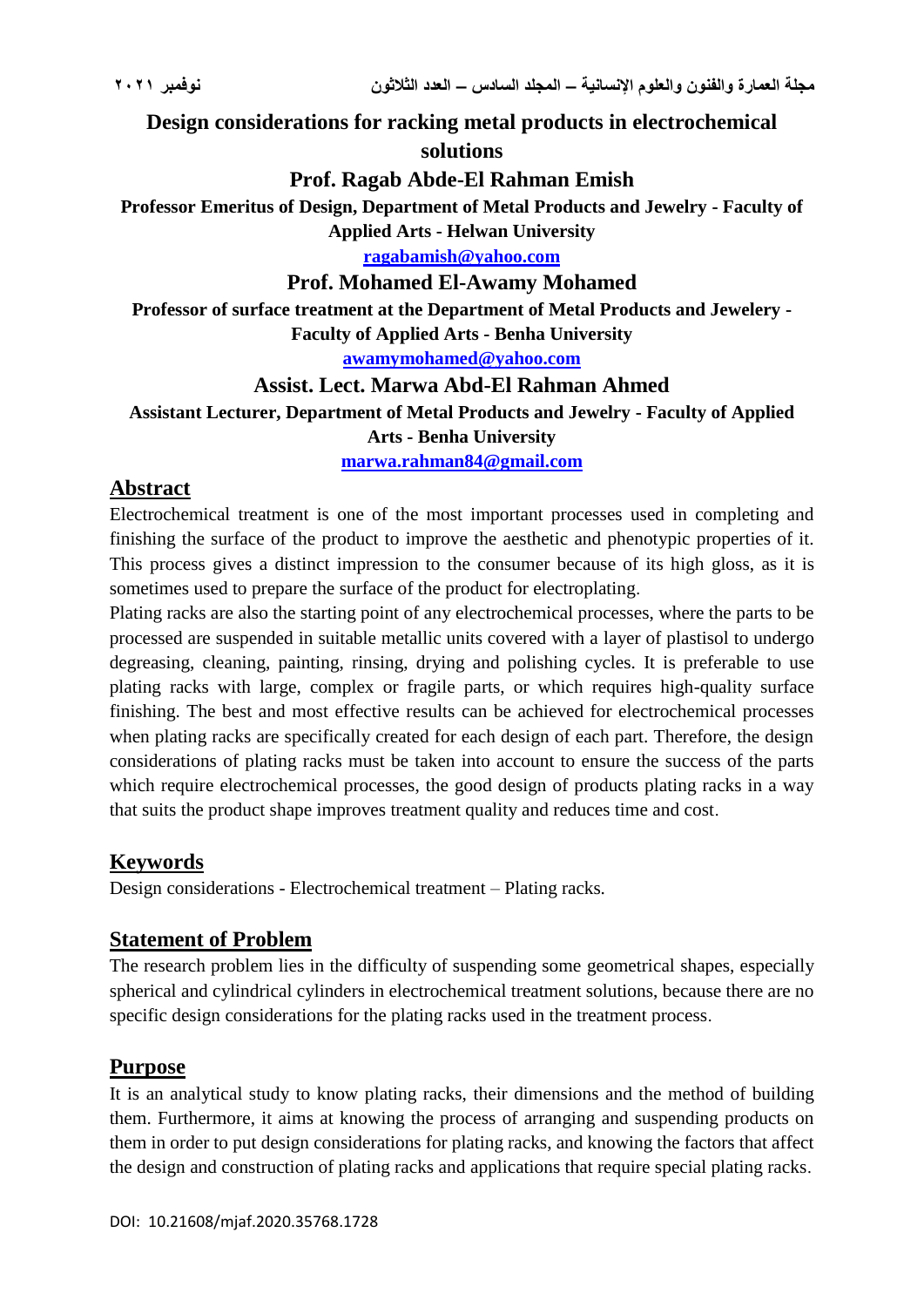# **Research Hypotheses**

The development of design considerations for plating racks leads to:

- Facilitating the process of operating products in electrochemical solutions

 Obtaining excellent results for electrochemical processes through the optimal use of plating racks.

# **Research Introduction:**

The design plays an important role in ensuring the efficient production of the electrochemically treated parts, so that they perform their function satisfactorily. Since the plating racks are considered the starting point of any electrochemical process, it is therefore important to identify the design considerations for the plating racks that affect the quality of the electrochemical treatments, the quality of the surface finishing, and identification and the main difficulties facing these operators, and how to overcome them, or at least to reduce them significantly.

The plating racks design has an important role in electrochemical processes, as it helps in obtaining a product with good appearance and satisfactory functional performance. The importance of this role in the process of coating with precious metals such as gold is confirmed, as the value of the metal here makes it important that its deposition should be as regular as possible to achieve the determind criteria of thickness, which is highly demanded. Noteworthy, thickness should not be excessive by all means at any stage to reach accuracy at the lowest cost and to achieve uniformity in the sedimentation layer as much as possible. Attention must be paid to the suitability of the plating racks for the shape of the product and the correct suspension of the product.

The designer must cooperate with the paint specialist during the design stage to avoid difficulties in hanging the product appropriately, resulting in defects that may be expensive to overcome, and be the cause of an unsatisfactory product and result in a high product rejection rate**.**

## **General design considerations for the manufacture of plating racks:**

1- They should be designed to hold work pieces in a suitable position for plating uniformly on significant surfaces and to simplify easy racking and picking.

2- They should be manufactured using a highly conductive material like copper or aluminum, and have sufficient cross section to carry the current load without overheating.

3- It is better to use welding in the structural composition of fixtures rather than screws.

4- All areas not contacting the part or the buss bars should be coated with plastisol to prevent corrosion and bath contamination.

5- Work pieces with protruding sections should be racked so that the parts shield each other. If this is not possible, a current "thief" or "robber" should be used to reduce the current density at the high points. Another option is to use a shield to prevent high current on edges.

6- Electrical contact with the part should be made on a non-significant surface.

7- The plating rack tips should be rigid enough to hold work pieces securely and maintain positive electrical connection.

8- To minimize solution losses due to drag out, and to prevent cross-contamination of solutions, the work should be hung as nearly vertical as possible, with the lower edge of the work tilted from the horizontal to permit runoff at a corner. When recessed areas cannot be racked to allow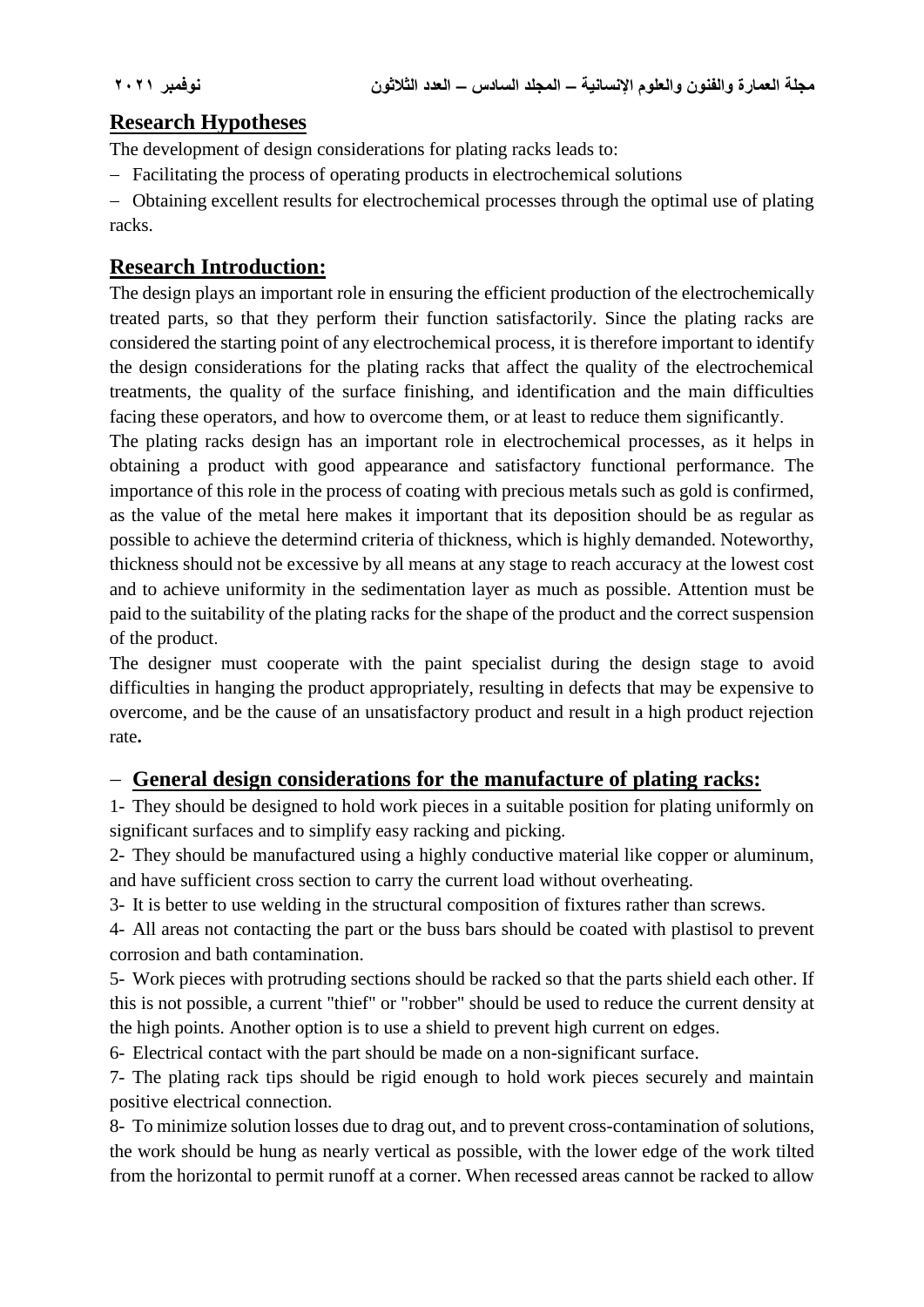proper runoff, provision should be made for drain holes in the fabrication of the piece, or simply tilt the rack when it is being withdrawn from the solution.



**The arrangement of products placement on the plating rack**

#### **Advantages & Disadvantages of Plating Racks:**

| <b>Advantages &amp; Disadvantages of Plating Racks</b>                                                                   |                                     |
|--------------------------------------------------------------------------------------------------------------------------|-------------------------------------|
| <b>Advantages</b>                                                                                                        | <b>Disadvantages</b>                |
| Parts can be fixtured in any                                                                                             | Much higher handling costs as every |
| orientation to achieve a better                                                                                          | individual part must be placed on   |
| finishing.                                                                                                               | the rack, one at a time             |
| Accommodation of any geometrical<br>or complex shape that suits weak   Low load sizes or productivity<br>(fragile) parts |                                     |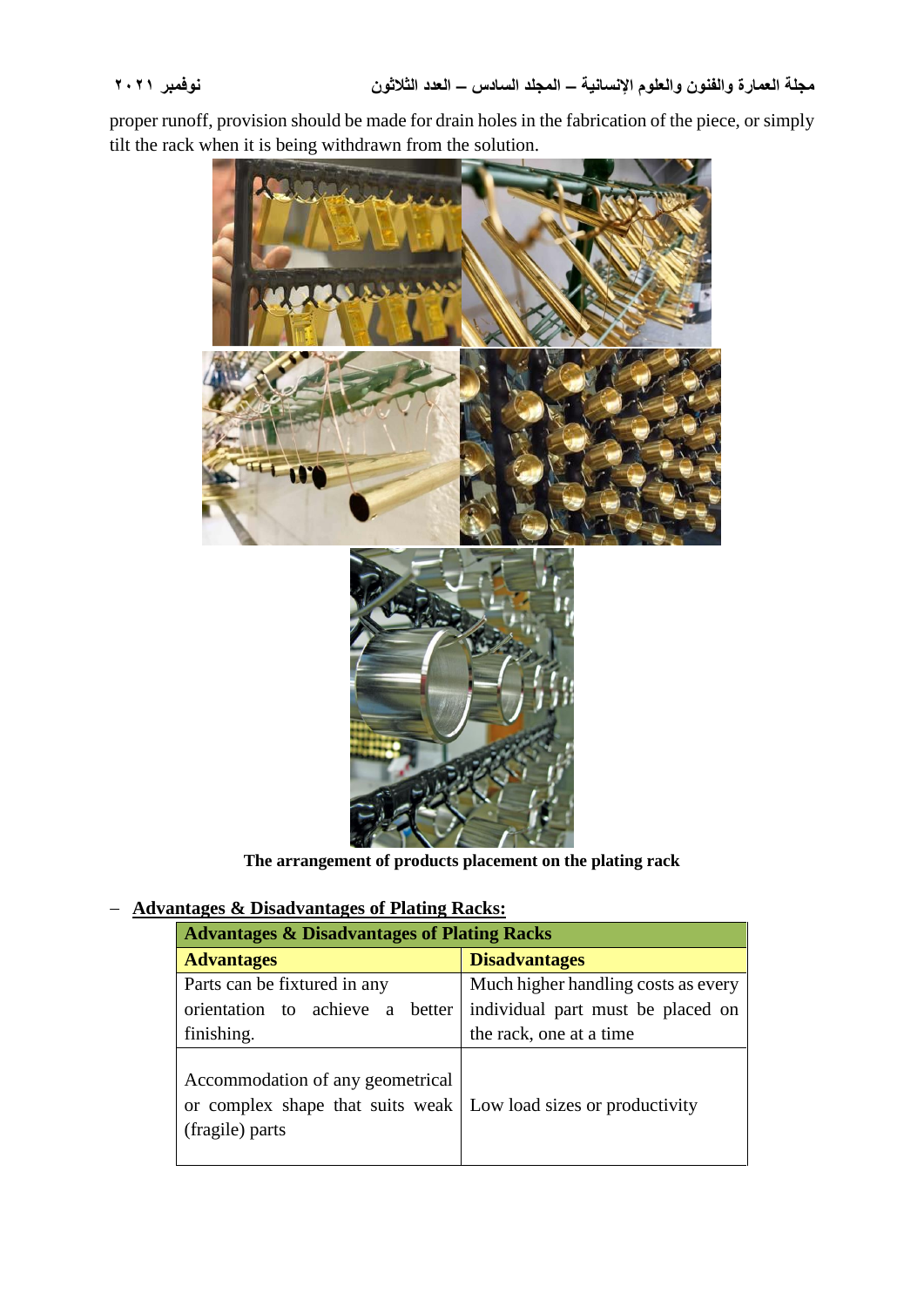| Racks are usually cheaper and  <br>simpler than barrels.                      | "Rack marks" often occur                               |
|-------------------------------------------------------------------------------|--------------------------------------------------------|
| Racking orientation can be<br>manipulated to achieve certain<br>requirements. | Plating rack tips need to be stripped<br>periodically. |
| Infinitely customizable.                                                      | Blind holes often present problems.                    |



**Commonly used hooks**

# **Results &Discussion:**

1- Attention to proper design of product racking is the most important step in the success of electrochemical processes.

2- Many electrochemical process problems can be avoided by securely fixing products on suitable plating racks that allow for proper electrical connection and product stabilization during the transfer of plating racks between tanks of the electrochemical treatment line.

3- Racks and hooks should be designed such that their cross section is sufficient to carry current without excessive heat gain, which may cause early separation of the plastisol racks covering.

4- Constant maintenance of the plating racks and constant checking of hook cleaning increase the life of the plating racks for a longer period, which compensates for their high cost.

5- It must be taken into account when designing the plating racks that the joints (welding position) are as little as possible because increasing them increases the resistance to electric current.

6- The use of replaceable rack tip is economical since in the event of damage there will be no need to repair the entire rack; only the tip will be replaced.

# **Recommendations:**

1- More research on the plating racks for electrochemical processes should be made because of their importance as the plating racks are the beginning of any electrochemical process.

2- Attention should be paid to studying and designing the custom racking products.

3- There is a necessity to link academic studies to surface treatment techniques, and to seek to benefit from scientific research.